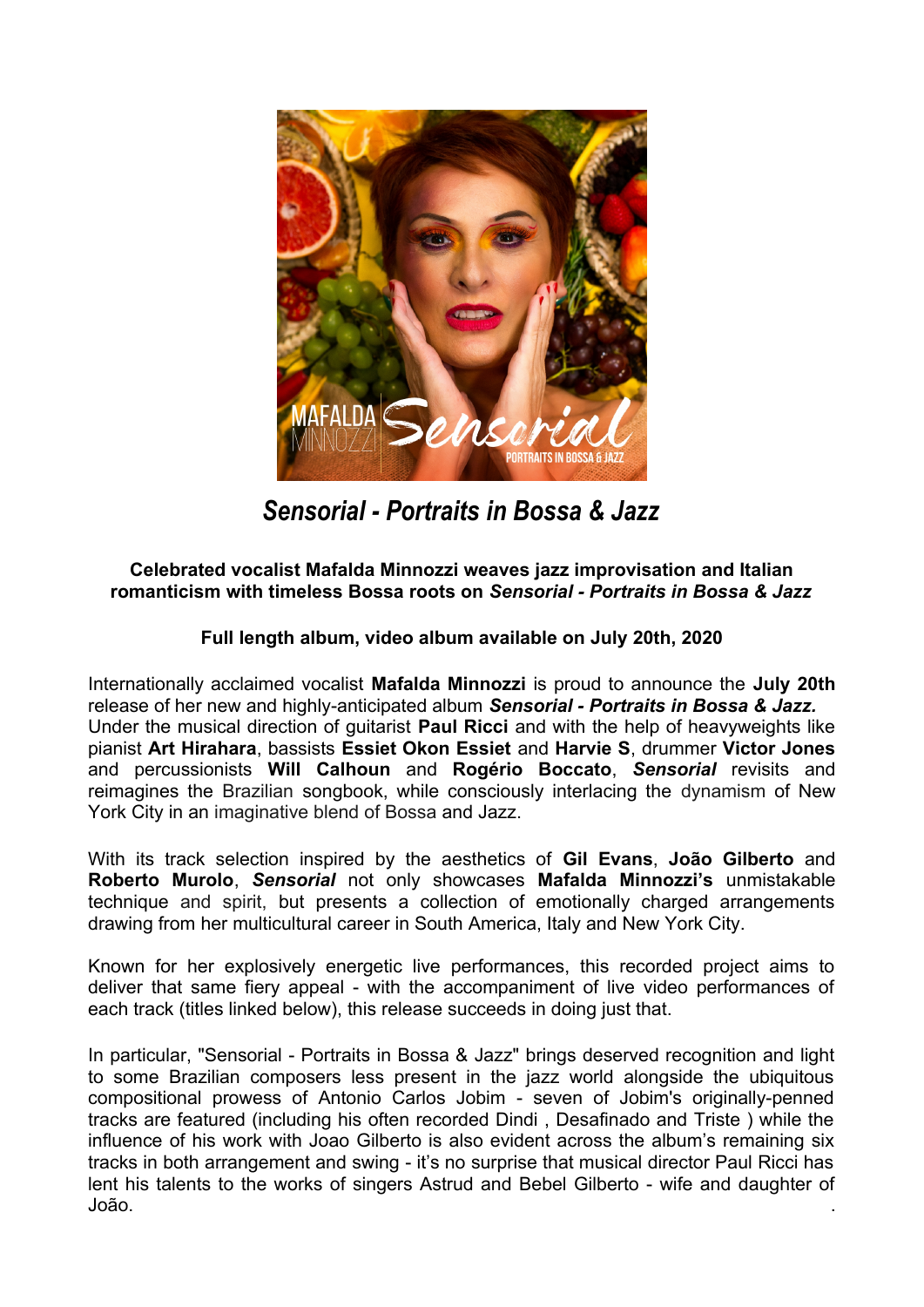From track one's introductory phrase on Jobim's **["A Felicidade"](https://youtu.be/aU3ny3V1ha8)** it is clear that this is not a typical Bossa nova project as the band turns up the both the tempo and the heat with the spontaneity and interplay of a jazz quintet and Mafalda is clearly the horn.

Another standout track from the album is **["Vivo Sonhando"](https://youtu.be/xNd6vLtZPCI)**. This modern interpretation of the Jobim classic makes the most of the lyric's meaning with a hypnotic beat from Victor Jones and a dreamlike guitar backdrop leaving singer Mafalda Minnozzi and pianist Art Hirahara to improvise and explore the timeless melody with unique colors and jazzy possibilities.

Chico Buarque's majestic **["Morro Dois Irmãos"](https://youtu.be/_R4cyjOmuLk)** captures the composer's poetry in a mystical ensemble dialogue that melds the jazz element into a song rarely exported beyond the Brazilian border in an arrangement that exploits Mafalda's gift for exuberant flight in the heat of the final moments.

After listening to the mix of **["Samba da Benção"](https://youtu.be/LZIBl9RjBNY)**, special guest percussionist Will Calhoun reflected, "that track is magic." This Baden Powell composition can be regarded as one of the album's epitomic tracks - it strives to rearrange a classic from Mafalda's individualistic perspective, to the point of pleasantly surprising those who know - or think they know - the original composition. Here, Mafalda truly makes the most of the mesme rizing African influenced pulse provided by Calhoun's udu drum to in a musical dance with pianist Art Hirahara.

**["Once I Loved"](https://youtu.be/FMS1zFmn6VM)** is one of the two tracks on the album sung in English. On this tune, Mafalda's vocal captures the fragility and innocence of the lyrics and sets the tone for the band's introspective mood. Essiet Okon Essiet's atypical funky approach to the bass with Rogério Boccato's tamborim propels the spirited melodic solos by Art Hirahara and Paul Ricci. Drummer Victor Jones turns up the intensity to prepare Mafalda's final phrases that further lift the energy to a determined closing statement.

The album changes mood with a Getz/Gilberto classic and perhaps one of Jobim's most famous tunes, **["Chega de Saudade"](https://youtu.be/k0B1zuDeKcI)**. Mafalda puts to rest the question if this is a happy or sad song. Although it is about "saudade", or a great longing and desire to stay at a loved one's side, this joyful interpretation assures us that a happy ending is in sight. Harvie S steps out for a masterful solo as the interplay and suspense of what will happen next becomes the spark for Mafalda's creative scat singing that is not only melodic but also percussive.

*Sensorial - Portraits in Bossa & Jazz* also visits the more visceral sound of the Samba in both an almost "Blue Note" reading of Toninho Horta's **["Mocidade"](https://youtu.be/A2IjvcW2Fj4)** and in the standout, **["Jogral"](https://youtu.be/8pnBru4lsRQ)** - a track which has been regularly performed by popular composer Djavan, Filó Machado and José Neto's roller coaster melody is taken to a full out grooving Samba in the masterful hands of percussionist Rogério Boccato while the band pushes the envelope with collective improvisation behind Mafalda's spirited scatting to a wild ending that liberates the listener from the intensity of the driving beat.

Completing the list of great Brazilian composers, Mafalda includes an Italian version of **"Un Altro Addio"** by Toquinho and **"E Preciso Perdoar"** by Alcevando Luz/Carlos Coqueijo which is kicked off with John Coltrane's **"Lonnie's Lament"** as both themes seem to be woven from the same soulful fabric of jazz and afro Brazilian colors.